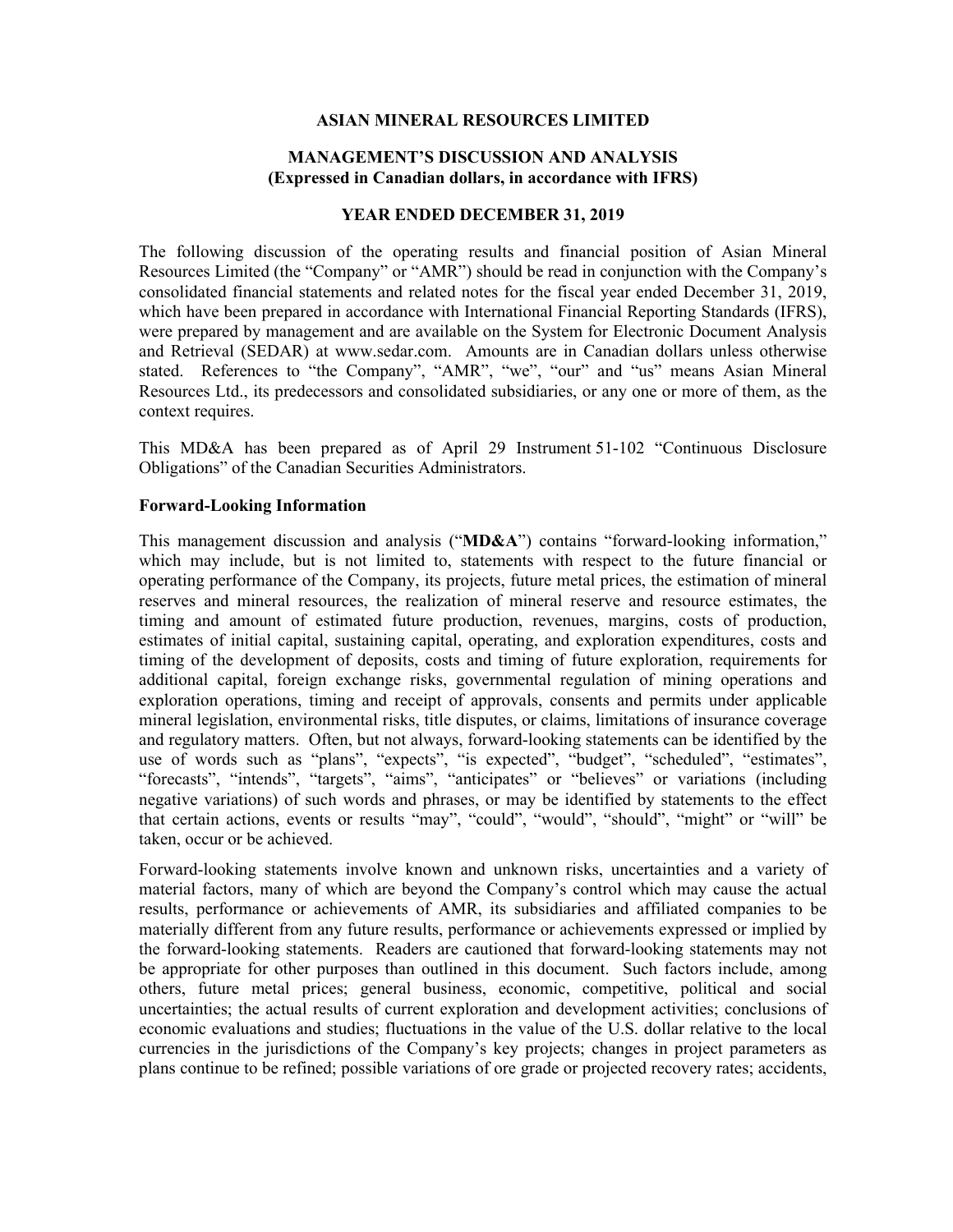labour disputes or slow-downs and other risks of the mining industry; climatic conditions; political instability; labour force availability and turnover; delays in obtaining financing or governmental approvals or in the completion of exploration and development activities; as well as those factors referred to in the section entitled "Risks and Uncertainties" section of the MD&A. The reader is also cautioned that the foregoing list of factors is not exhausted of the factors that may affect the Company's forward-looking statements.

Although the Company has attempted to identify important factors that could cause actual actions, events or results to differ materially from those described in forward-looking statements, there may be other factors that cause actions, events or results to differ from those anticipated, estimated or intended. Forward-looking statements contained herein are made as of the date of this document and, except as required by applicable law, the Company disclaims any obligation to update any forward-looking statements, whether as a result of new information, future events or results or otherwise. There can be no assurance that forward-looking statements will prove to be accurate, as actual results and future events could differ materially from those anticipated in such statements. Accordingly, readers should not place undue reliance on forward-looking statements.

In addition, please note that statements relating to "reserves" or "resources" are deemed to be forward-looking information as they involve the implied assessment, based on certain estimates and assumptions, that, the resources and reserves described can be profitably mined in the future.

### **BUSINESS**

The Company was originally incorporated pursuant to the *New Zealand Companies Act* 1993. Effective December 31, 2004, it was continued as a British Columbia corporation under the *British Columbia Business Corporations Act*. The Company owned, until July 17, 2018, 100% of AMR Nickel Limited ("**AMRN**"), which was incorporated pursuant to the laws of the Cook Islands. Through AMRN, the Company owned 90% of Ban Phuc Nickel Mines LLP ("**BPNM**"), a limited liability company which developed the Ban Phuc nickel mine.

The Ban Phuc operation mined over 0.976 million tonnes of ore over a 3.5 year mine life, producing 20,988 tonnes of nickel and 10,245 tonnes of copper in concentrate. There were 220,262 dmt of concentrate in 42 shipments with gross revenues of US \$212.7 million. In total, 11.9 kms of decline and lateral development were completed. The operation successfully employed local workers, where at its peak, there was a 94% national workforce. The mine was placed on care and maintenance in October 2016, reflecting lower commodity prices and the short reserve life.

Following a strategic review in late 2017 and early 2018, the Company determined that the best recourse was the disposal of all assets comprising the Vietnam operations. As approved by the AMR shareholders at the annual general meeting, on July 17, 2018, the Company sold its shares of AMRN to Ta Khoa Mining Limited ("**Ta Khoa"**).

The Company entered into an option agreement with Island Time Exploration Limited ("**Island Time**"), in the second half of 2018, amended in early 2020 for the exclusive right to acquire up to 75% interest in four mineral titles totalling 3,687 hectares situated east of Duncan in the Victoria Mining Division, (the "**Holt Option Agreement**"), whose primary target is volcanogenic, polymetallic massive sulphides, in consideration for a fee of \$100,000, payable by way of a promissory note, and conditional upon incurring up to an aggregate of \$300,000 of exploration and development expenditures on the property on or before December 1, 2021.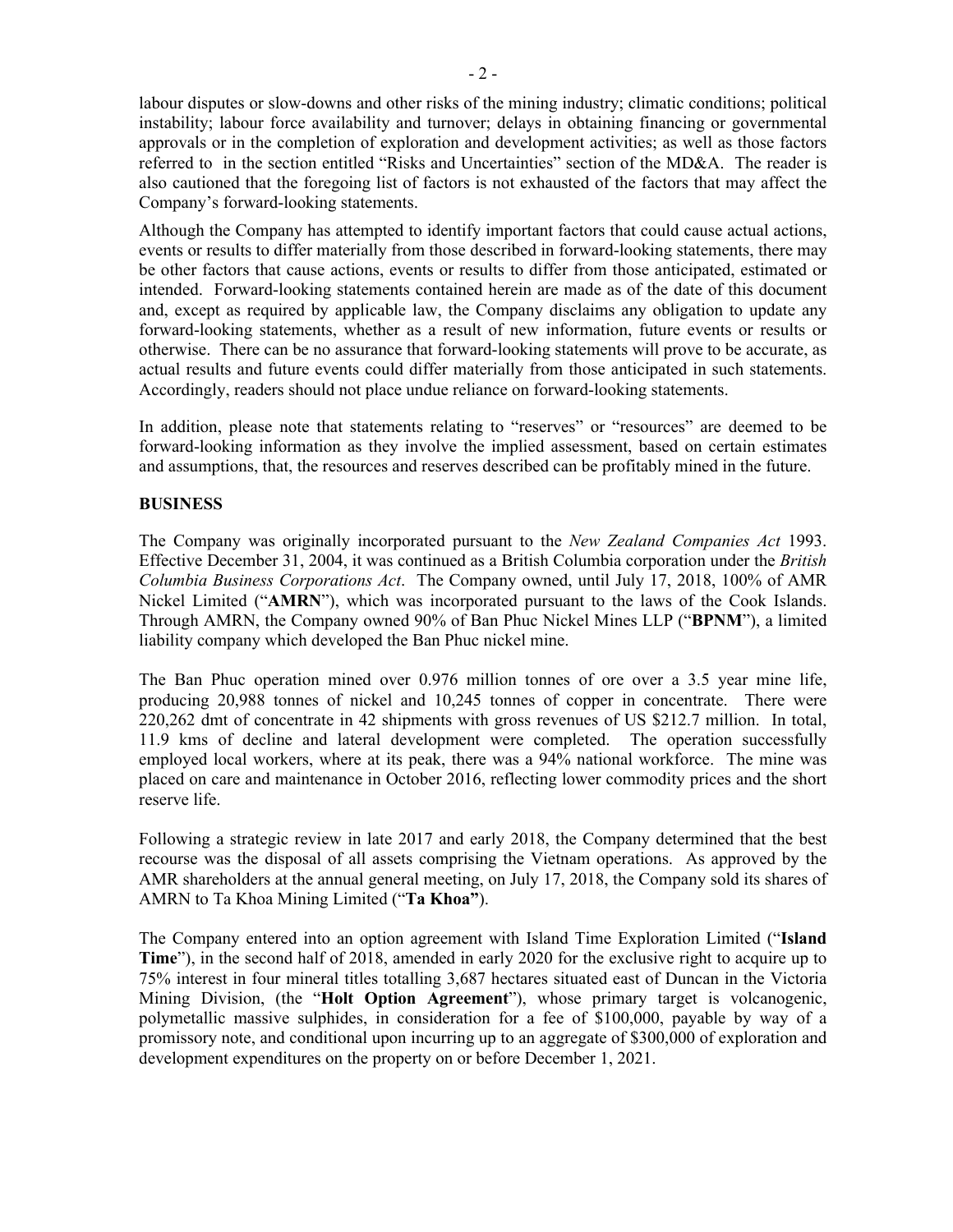#### **2019 Annual Highlights**

1) A NI 43-101 technical report on the Holt property was filed on SEDAR on February 11, 2019. The technical report entitled "Technical Report on the Holt Property, Victoria Mining Division, British Columbia, Canada" dated December 31, 2018, was independently prepared by Thomas H. Carpenter, B.Sc., P .Geo. In 2018, geological mapping, rock sampling, rock soil and silt sampling, and an airborne magnetometer survey were completed by Island Time. Soil sampling results include anomalous copper values of up to 145 ppm, while silt sampling resulted in copper, lead, and zinc values of up to 122 ppm, 10 ppm, and 182 ppm, respectively. Rock samples contained quartz veining and/or sulphides with gold values up to 0.074 ppm, silver values up to 11.3 ppm, and copper values of up to 8080 ppm. Details of the sampling parameters, sample preparation, analysis, and security are contained in the 43-101 report. A two-stage exploration programs has been suggested which focuses on the northwest trending, potentially VMS-bearing Sicker Group rocks, as well as the area of the property possibly underlain by intrusive rocks with potentially associated skarn mineralization.

2) Early in September 2019 the Company i) completed a non-brokered private placement of 8,533,333 units at a price \$0.075 per unit, for aggregate gross proceeds of \$640,000 and ii) issued 4,800,000 units at \$0.075 per unit in connection with \$360,000 of investment advances received in late 2018. Each unit consists of one common share of the Company, and one common share purchase warrant entitling the holder to acquire one common share at a price of \$0.10 per common share for 24 months. All securities issued pursuant to the private placement were subject to a fourmonth hold period. Proceeds of the private placement will be used to settle outstanding debts and to investigate new business opportunities. There was no finder's fee paid in connection with the placement.

3) On November 20, 2019 the Company announced that it had entered into an agreement to acquire all the issued and outstanding shares of Nigerian-based Decklar Petroleum Limited ("Decklar"). Decklar's sole asset is a Risk Service Agreement ("RSA") with Millenium Oil and Gas Company Limited ("Millenium"). Millenium is the owner of the Oza Field located onshore in the northern part of Oil Mining License 11 in the Eastern Niger Delta of Nigeria. The RSA entitles Decklar to cost recovery and a share of distributable funds from the Oza Field in exchange for technical and financial support. Closing of the proposed acquisition is subject to certain customary conditions, including the exercise of at least 10,000,000 of the 13,333,333 outstanding common share purchase warrants of the Company ("Warrants") and approval by the TSX Venture Exchange.

The aggregate purchase price is CDN\$8,550,000, payable through the issuance of 30,000,000 common shares of the Company ("**Shares**") based on a deemed value of CDN\$0.285 per share. Of the aggregate Purchase Price, 22,000,000 Shares are payable upon closing of the Acquisition with the balance of 8,000,000 Shares being payable only if the Oza Field achieves a minimum production rate within 12 months of closing as more fully described below.

The 22,000,000 Shares payable upon closing of the transaction will be allocated as to: (i) 14,000,000 Shares to the shareholders of Decklar; and (ii) 8,000,000 Shares to extinguish outstanding debt owed by Decklar to certain arm's length third parties. The Purchase Price is equivalent to approximately 68.6% of the Company's issued share capital including the assumed exercise of 10,000,000 Warrants to be exercised (based on 32,079,770 Shares issued and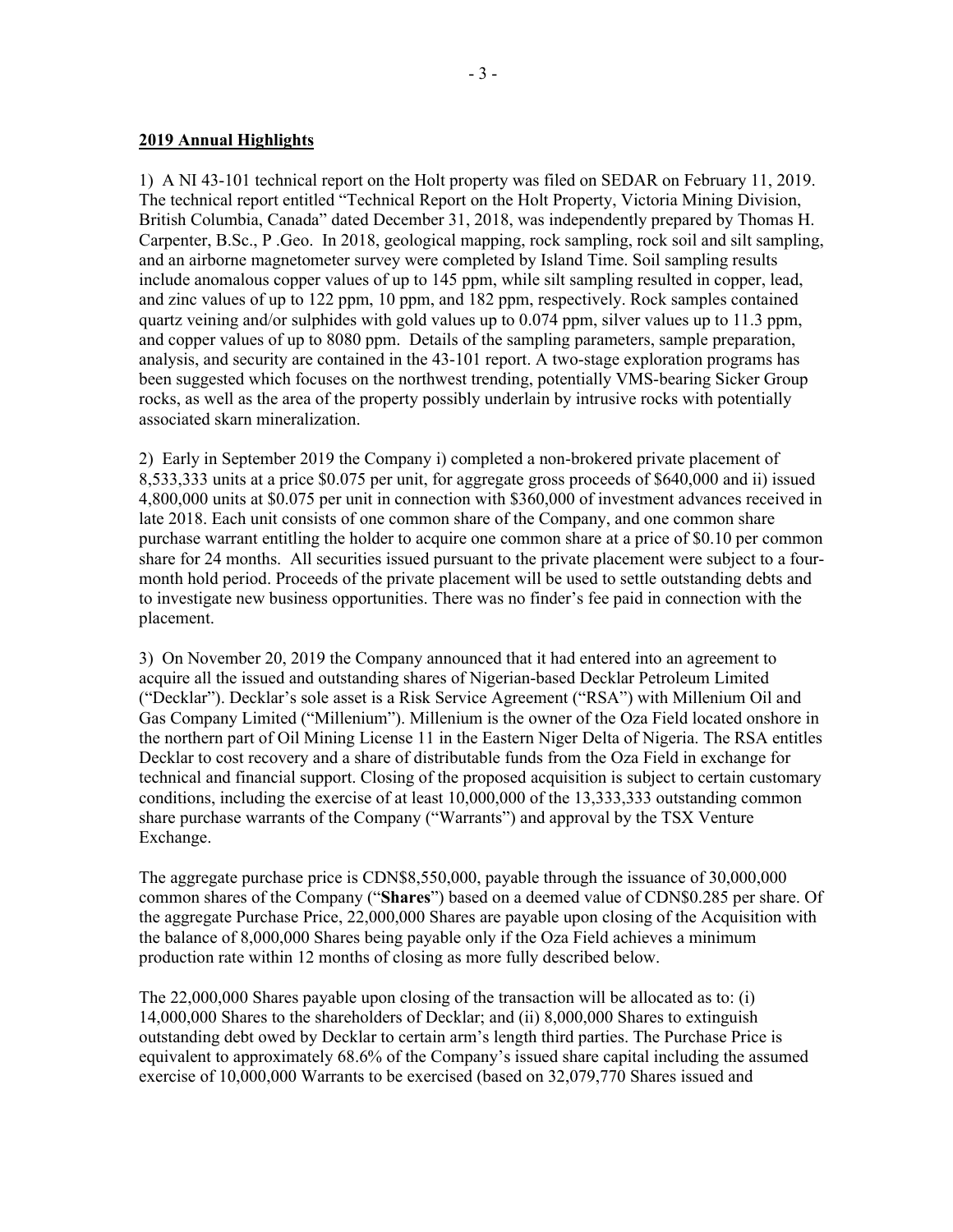outstanding). Post-closing, the Purchase Price is equivalent to approximately 40.7% of the Company's issued share capital including the assumed exercise of 10,000,000 Warrants (based on 54,079,770 Shares issued and outstanding). None of the Decklar shareholders nor third party debt providers are related to the Company and the Acquisition is not a Non-Arm's Length transaction within the meaning of the policies of the TSXV.

In the event the Oza Field achieves production net to Millenium of 1,000 bbls/d for a period of ten (10) consecutive days in any thirty (30) day period within twelve (12) months of the date of closing, a bonus payment of a further 8,000,000 Shares is payable to the shareholders of Decklar.

The Oza Field was formerly operated by Shell Petroleum Development Company of Nigeria Ltd. ("Shell"). The field has three wells and one side track drilled by Shell between 1959 and 1974. During the period when Shell was the operator, there were two periods of extended production testing from the Oza-1, -2 & -4 wells. The field was never tied into an export facility nor was it fully developed by Shell and put into commercial production.

In 2003, the Oza Field was awarded to Millenium having won the bid during the Marginal Fields Licensing Round. Since Millenium's acquisition of the Oza Field in 2003, approximately US\$45 million has been spent in production facilities infrastructure in support of a restart of production including an export pipeline to tie the field into the Shell Trans Niger Pipeline (TNP) pipeline to the Bonny Export Terminal, a lease automatic custody transfer (LACT) unit fiscal metering system, infield flowlines, manifolds and a rental Early Production Facility. The RSA with Millenium provides Decklar a share of production and associated cash flow from the Oza Field in exchange for funding and technical assistance to restart commercial production and full field development; including a preferential return of its costs plus a share of cash flow thereafter. More specifically, Decklar intends to undertake a low cost re-entry and testing of one of the existing wells to assess the development potential of the Oza Field. In exchange, Decklar is entitled to priority recovery of its capital from 80% of distributable funds. After achieving cost recovery, Decklar's profit share is based on a sliding scale starting at 80% and declining to 40% once cumulative production exceeds 10 million bbls.

### **Subsequent Events**

In March 2020, the Company amended its Share Purchase Agreement with Decklar, in order to extend the time to close the transaction initially until March 31, 2020 and then until September 30, 2020 and incurred a \$250,000 fee to Decklar for such extension.

During the month of March 2020 warrant holders exercised 2,500,000 warrants resulting in the issued of 2,500,000 treasury common shares of the Company on receipt of the \$250,000 exercise price.

March 2020, the World Health Organization declared a global pandemic related to the virus known as COVID-19. The expected impacts on global commerce are anticipated to be far reaching. To date there have been significant wide-spread stock market declines and the movement of people and goods has become restricted, affecting supply, demand and pricing for many products.

The mineral exploration sector is expected to be impacted significantly as many local and regional governments have issued public health orders in response to COVID-19, including restricting the movement of people, which could impact the Company's ability to access its mineral property and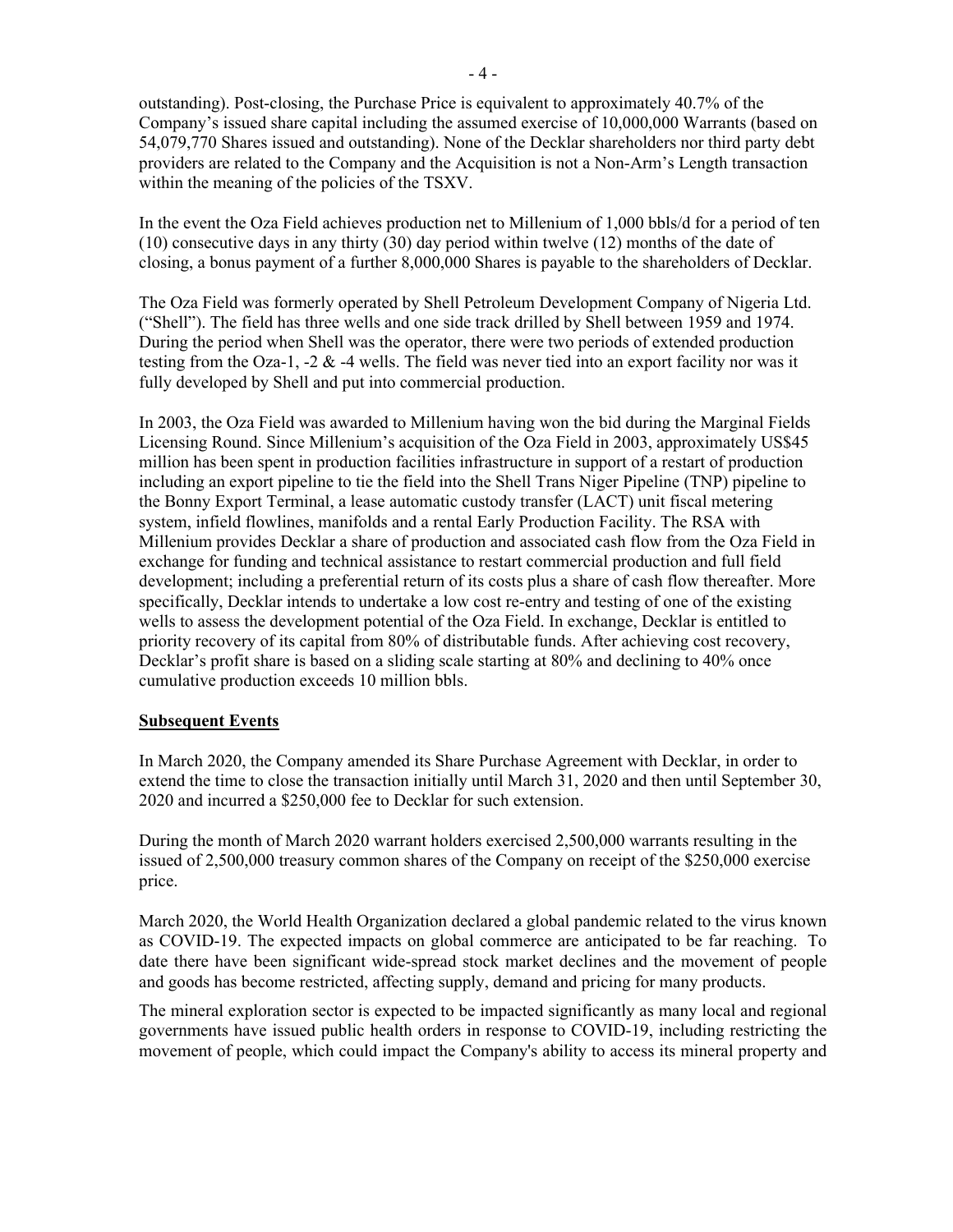complete exploration programs in the coming year. Commodity prices have fluctuated significantly since December 31, 2019 in the wake of the COVID-19 pandemic.

As the Company does not have production activities, it is reliant on additional financing to fund ongoing general and administrative costs. An extended disruption may affect the Company's ability to obtain additional financing.

The impact of these factors on the Company is not yet determinable; however they may have a material impact on the Company's financial position, results of operations and cash flows in future periods.

### **Outlook for 2020**

The Company continues to search for financeable assets, to build its future around. In light of the recent reduction in the market price of oil, the Company will continue to review its proposed transaction with Decklar, and has extended the outside date for closing this transaction until September 30, 2020. Once a significant growth asset is obtained the Company will raise the funds necessary to explore and develop the asset, and to finance ongoing head office administrative expenditures.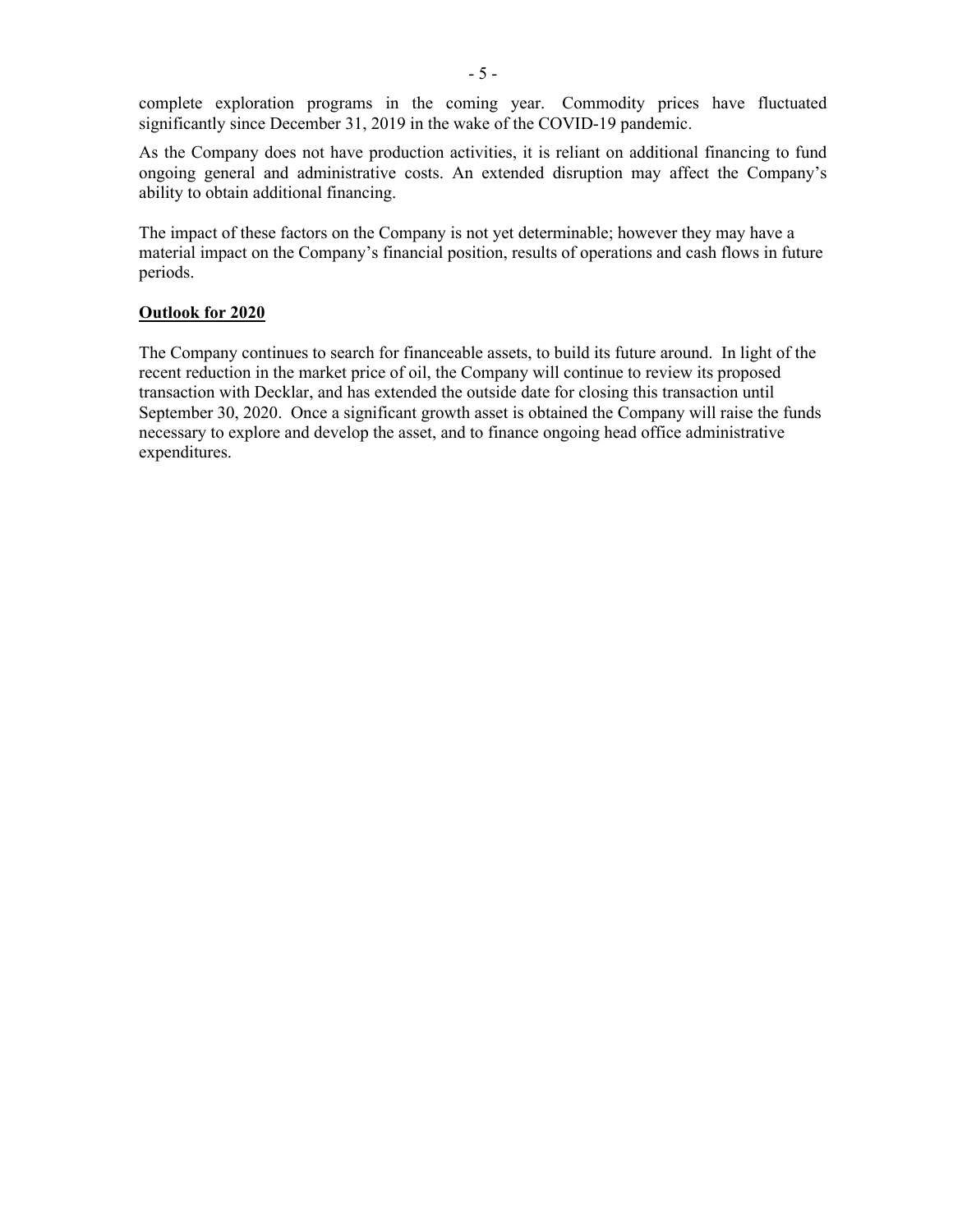### **FINANCIAL SUMMARY**

### **Selected Annual Information**

|                                                     | 2019          | 2018         | 2017            |
|-----------------------------------------------------|---------------|--------------|-----------------|
| Interest income                                     | \$4,654       | \$1,545      | \$7,724         |
| Net income (loss)                                   | $(\$318,676)$ | \$19,080,045 | $(\$8,088,544)$ |
| Net income (loss) per common<br>share (basic) $(1)$ | $(\$0.02)$    | \$3.78       | $(\$2.05)$      |
| Loss per common share (diluted)<br>(1)              | $(\$0.02)$    | \$3.78       | $(\$2.05)$      |
| Total assets                                        | \$620,011     | \$302,390    | \$1,841,600     |
| Total non-current liabilities                       | \$Nil         | Nil          | \$1,651,087     |

(1) Earnings (loss) per share reflect the September 7, 2018 200:1 common shares consolidation.

### **Additional Disclosure for Venture Issuers without Significant Revenue (all figures relate to the Ban Phuc Property)**

|                                                                                               | 2019  | 2018         | 2017      |
|-----------------------------------------------------------------------------------------------|-------|--------------|-----------|
| Expensed exploration costs                                                                    | \$850 | $(\$37,645)$ | \$521,142 |
| Expensed research and development costs (net<br>of depreciation)                              | Nil   | Nil          | Nil       |
| Building, infrastructure, mine, plant,<br>machinery, motor vehicles (net of depreciation)     | Nil   | Nil          | Nil       |
| Furniture and office equipment, licences and<br>franchises (net of depreciation/amortization) | Nil   | Nil          | Nil       |
| Construction in progress                                                                      | Nil   | Nil          | Nil       |

#### **Results of Operations for the Year Ended December 31, 2019**

For the years ended December 31, 2019 and 2018, AMR incurred net loss of \$318,676 or \$0.02 (fully diluted \$0.02) per share and net income of \$19,080,045 or \$3.78 (fully diluted \$3.78) per share, respectively.

The Company completed the divestiture of its 90% ownership interest in the Ban Phuc Nickel Mine in Vietnam in July 2018. Therefore, the 2019 financial statements contain no assets or liabilities related to the Vietnam project, while the 2018 statements fully consolidate the Vietnam subsidiaries from January – June 2018.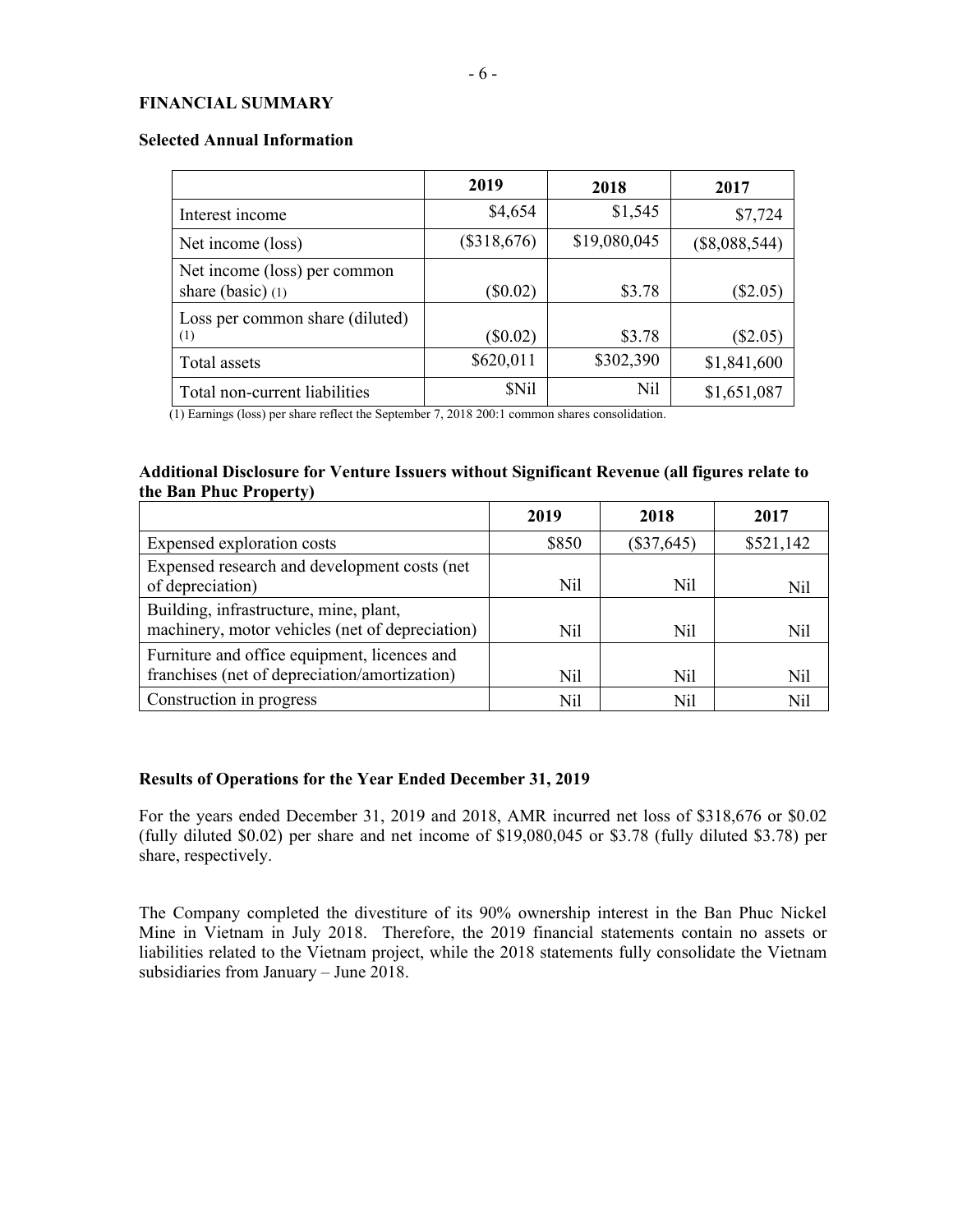|                                         | 2019            | 2018         |
|-----------------------------------------|-----------------|--------------|
| Care and maintenance costs              |                 |              |
| Site, camp administrative costs         |                 | (73,062)     |
| Mining costs                            |                 | (66,180)     |
| Other costs                             |                 | (8,115)      |
| General administrative expenses         |                 |              |
| Salaries, wages, and benefits           | (83, 817)       | (532, 931)   |
| Professional and regulatory             | (71, 632)       | (168, 332)   |
| Travel                                  |                 | (24, 224)    |
| Office, administrative, and share-based |                 |              |
| compensation                            | (49, 874)       | (187,213)    |
| Exploration recovery (expense)          | (850)           | 37,645       |
| Finance income                          | 4,654           | 1,545        |
| Finance expenses                        | (4, 727)        | (190,661)    |
| Decklar due diligence and other costs   | (112, 430)      |              |
| Other income                            |                 | 44,974       |
| Lawsuit settlement                      |                 | (300,000)    |
| Disposal of Vietnam operations          |                 | 20,546,599   |
| Income (loss) for the year              | (318,676)<br>S. | \$19,080,045 |

The detailed operating results for the years ended December 31, 2019 and 2018 as follows:

General administrative expenses:

- Salaries, wages, and benefits costs of \$83,817 in the 2019 (2018: \$532,931) reflect head office salaries in 2019, while the previous year also includes wages from the Hanoi administrative office during the first half of 2018.
- Professional, regulatory, and other fees in 2019 declined to \$71,632 from \$168,332 in 2018, as lower legal, audit and tax fees were incurred following the disposition of the Vietnam operations.
- No travel costs were incurred in the 2019, as compared to \$24,224 in costs during 2018.
- Office, administrative, and share-based compensation costs decreased to \$49,874 in the 2019 from \$187,213 in the previous year. The higher 2018 balance reflects additional investor relations costs stemming from the share consolidation and higher share compensation expense.

Financial expenses of \$4,727 primarily represent interest on the Island Time promissory note during 2019. The 2018 expense of \$190,661 reflects foreign exchange costs associated with corporate transactions, accrued interest on short-term loans and interest on certain foreign contractor taxes arising in the Vietnam operations.

Other expense during 2019 of \$112,430 (2018: other income of \$44,974) represent costs incurred related to the Decklar share purchase proposal.

In 2018 the Company disposed of its Vietnam subsidiary. The assets and liabilities disposed of resulted in the realization of a gain on the deconsolidation of the Vietnam operation in the amount of \$20,546,599.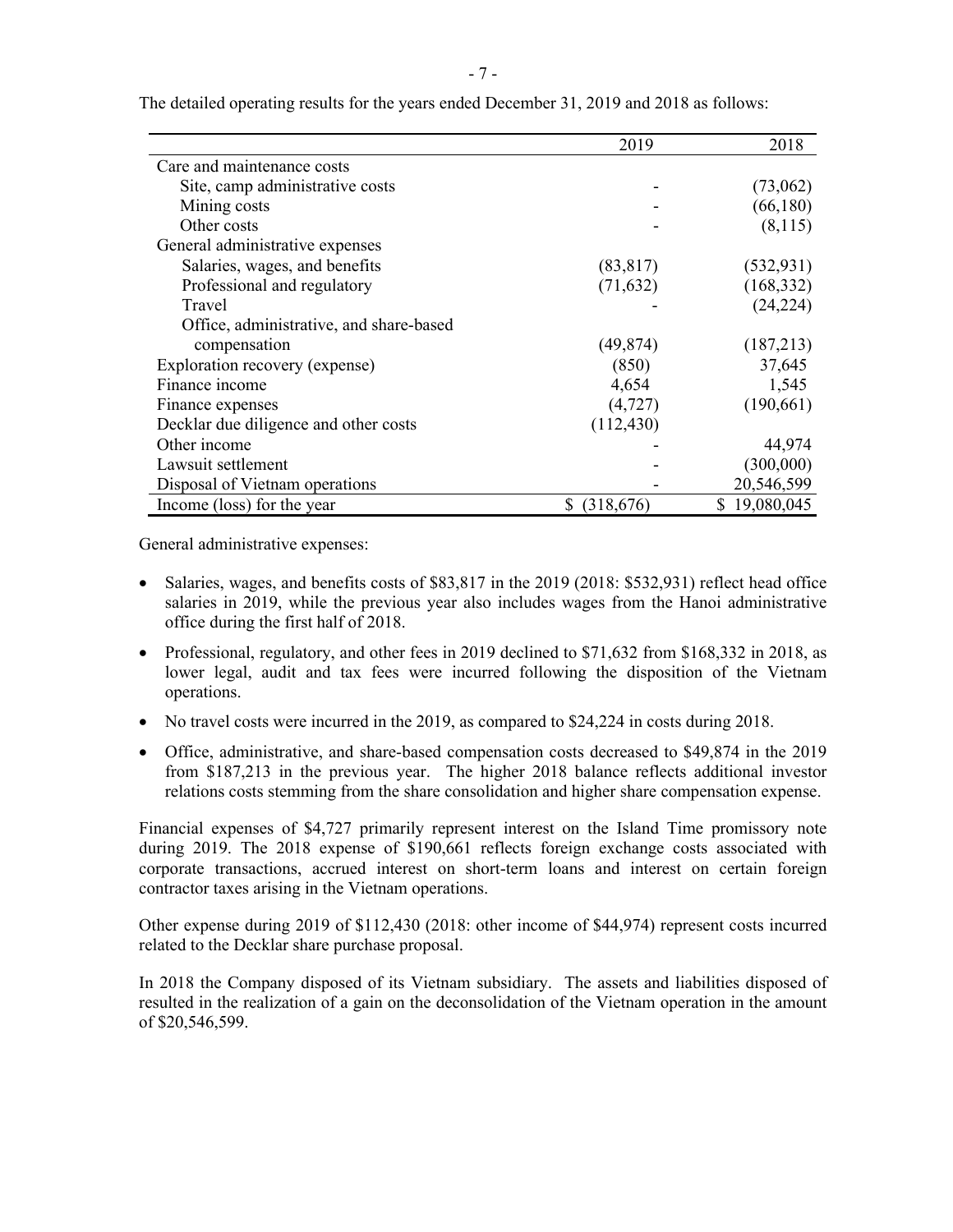In 2018 the Company settled a legal suit related to a royalty claim on the Ban Phuc production brought by a former director of AMR. The Company issued 600,000 treasury common shares with a fair value of \$300,000 in October 2018 to settle the legal action.

### **LIQUIDITY AND CAPITAL RESOURCES**

Early in September 2019 the Company i) completed a non-brokered private placement of 8,533,333 units at a price \$0.075 per unit, for aggregate gross proceeds of \$640,000 and ii) issued 4,800,000 units at \$0.075 per unit in connection with \$360,000 of investment advances received in late 2018. Each unit consists of one common share of the Company, and one common share purchase warrant entitling the holder to acquire one common share at a price of \$0.10 per common share for 24 months. Proceeds will be used to settle outstanding debts and to investigate new business opportunities. No finder's fees were paid in connection with the placement.

On November 20, 2019 the Company announced that it has entered into an agreement to acquire all the issued and outstanding shares of Decklar Petroleum Limited. The acquisition will be paid for by issuing up to 30,000,000 common shares of the Company and is subject to certain customary conditions, including the exercise of at least 10,000,000 of the 13,333,333 outstanding common share purchase warrants of the Company. The warrants are exercisable at \$0.10 and would bring \$1,000,000 of cash to treasury.

It is expected that funds raised in the September private placement and funds raised on the issue of common shares on exercise of warrants will cover all corporate administrative costs and minimum required Holt property exploration costs for the next year. Additional financing may be needed to develop strategic assets of the Company. Additional financing may not be available when needed or, if available, the terms of such financing might not be favourable to the Company and might involve substantial dilution to existing shareholder.

As at December 31, 2019, the Company had on hand cash and cash equivalents of \$493,045 (2018: \$126,037) and had working capital of \$368,443 (2018: \$312,881 deficiency).

Cash used in operating activities decreased to \$223,492 in 2019 from \$1,438,495 in 2018 in large part as a result of the 2018 disposal of the Vietnam operation and issue of shares and share based payments of \$409,045.

The net cash provided by financing activities during 2019 of \$590,500 (2018:\$1,076,956) is comprised of private placement and investement advance proceeds of \$640,500 offset by \$50,000 payment in promissory notes.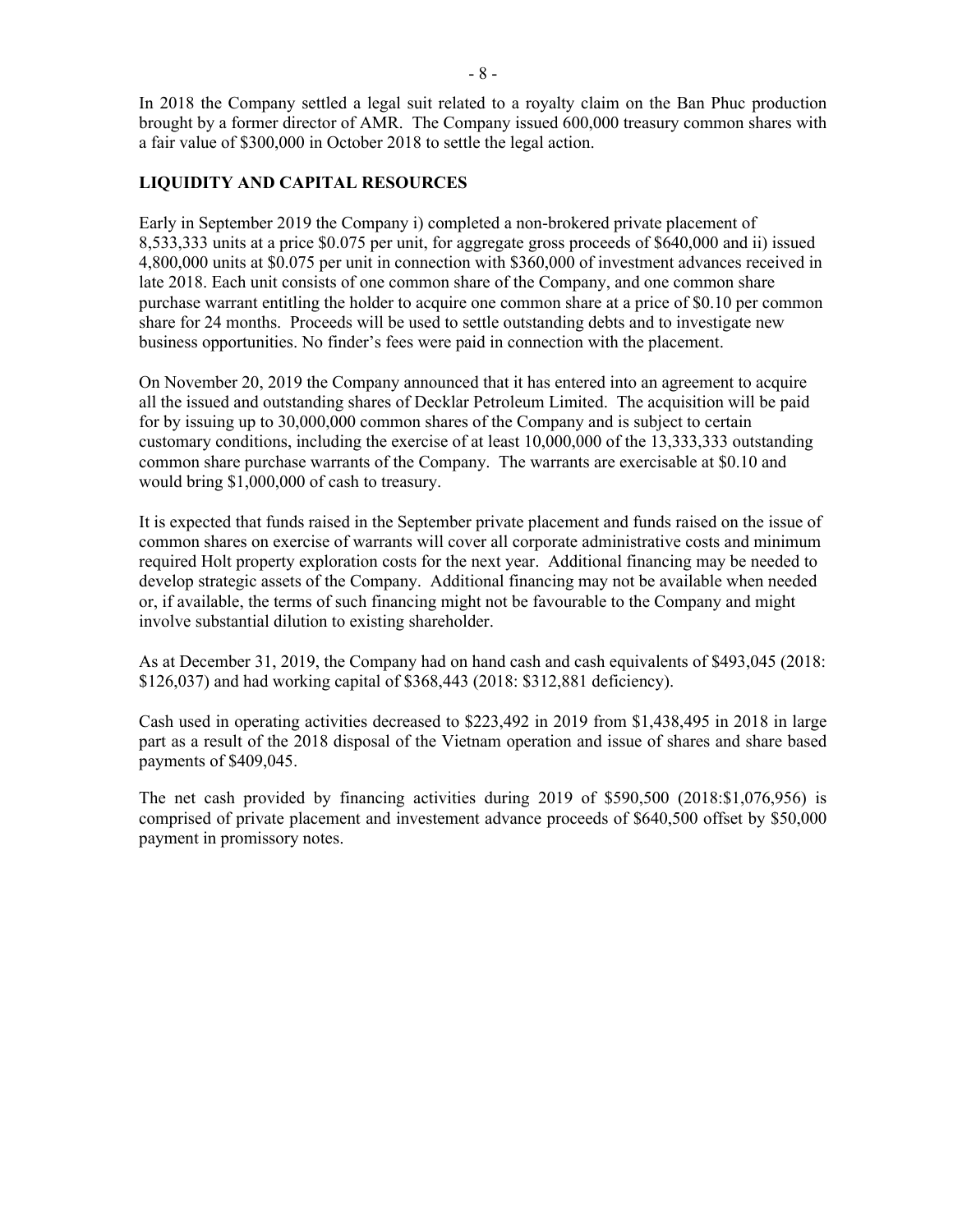|  | v.<br>ັ |  |  |
|--|---------|--|--|
|  |         |  |  |

|                                | Payment due by period            |          |               |  |  |
|--------------------------------|----------------------------------|----------|---------------|--|--|
|                                | <b>Total</b><br>Less than 1 year |          | $1 - 3$ years |  |  |
| Promissory note to Island Time | \$56,925                         | \$56,925 |               |  |  |
|                                |                                  |          |               |  |  |
| Due to related parties $(1)$   | 21,650                           | 21,650   |               |  |  |
| Total                          | \$78,575                         | 78,575   |               |  |  |

The Company had the following contractual obligations at December 31, 2019:

(1) Represents payable to an executive officers for monthly consultancy services in 2019.

|                                                        | Dec 31,<br>2019 | Sept 30,<br>2019 | Jun 30,<br>2019          | Mar 31,<br>2019          | Dec 31,<br>2018          | Sept 30,<br>2018 | Jun 30,<br>2018 | <b>Mar 30,</b><br>2018 |
|--------------------------------------------------------|-----------------|------------------|--------------------------|--------------------------|--------------------------|------------------|-----------------|------------------------|
| <b>Sale revenues</b>                                   |                 |                  |                          |                          |                          |                  | $\blacksquare$  |                        |
| <b>Finance income</b>                                  | \$2,464         | \$1,689          | \$194                    | \$307                    | \$405                    | \$183            | \$143           | \$814                  |
| Care &<br>maintenance<br>costs                         |                 |                  | $\overline{\phantom{a}}$ | $\overline{\phantom{0}}$ | $\overline{\phantom{a}}$ |                  | ( \$63,348)     | (\$84,009)             |
| General &<br>administrative<br>(expenses) recove<br>ry | $(\$57,835)$    | $(\$70,954)$     | (\$48,493)               | (\$28,041)               | \$108,853                | (\$114,277)      | (\$387,196)     | $(\$520,080)$          |
| <b>Exploration</b><br>(expense)<br>recovery            | -               | $\overline{a}$   | $\overline{\phantom{a}}$ | (\$850)                  | $\overline{\phantom{a}}$ |                  | \$198,164       | (\$160,519)            |
| Other income/<br>(expense)                             | \$(112,358)     | \$27             | \$(99)                   | $\overline{a}$           | \$1                      |                  | \$4,310         | \$40,663               |
| <b>Finance expense</b><br>Lawsuit                      | (\$829)         | (\$1,330)        | (\$1,299)                | (\$1,269)                | $(\$63,568)$             | (S40, 704)       | $(\$40,763)$    | $(\$45,626)$           |
| settlement                                             |                 |                  |                          |                          | (300,000)                |                  |                 |                        |
| Gain on sale of<br>Vietnam<br>operations               |                 |                  |                          |                          | 62,173                   | 20,484,426       |                 |                        |
| <b>Net Income</b><br>(Loss)                            | \$(168, 559)    | $(\$70,568)$     | $(\$49,696)$             | (\$29,853)               | (\$192, 136)             | \$20,329,628     | (\$288,690)     | $(\$768,757)$          |
| Income (Loss)<br>per share (non-<br>diluted(1)         | (S0.00)         | (S0.01)          | (S0.01)                  | (S0.00)                  | (\$1.07)                 | \$5.11           | $(\$0.07)$      | $(\$0.19)$             |
| Income (Loss)<br>per share<br>(diluted)(1)             | (S0.00)         | (S0.01)          | (S0.01)                  | (S0.00)                  | (\$1.07)                 | \$5.11           | (\$0.07)        | $(\$0.19)$             |
| <b>Total Assets</b>                                    | \$620,011       | \$733,169        | \$219,102                | \$265,152                | \$302,390                | \$138,158        | \$1,506,997     | \$1,431,476            |

# **Summary of Quarterly Results**

**(1) The EPS calculations reflect the 200:1 share consolidation, which was completed in September 2018**.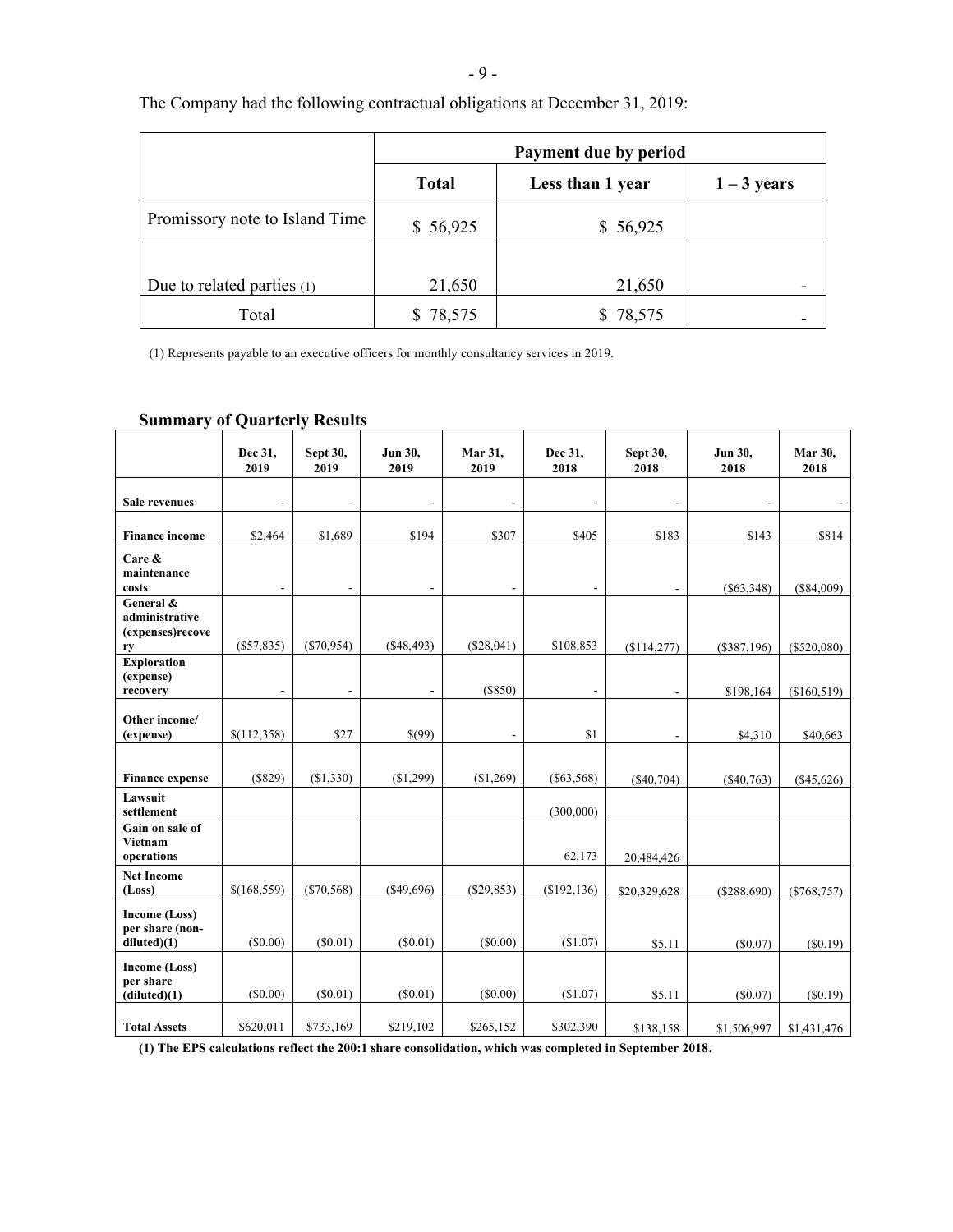### **Results of Operations for the three months ended December 31, 2019 and 2018:**

|                                        | 2019      | 2018       |
|----------------------------------------|-----------|------------|
| General administrative expenses        |           |            |
| Salaries, wages and benefits           | (21,650)  | \$ 37,674  |
| Professional and regulatory            | (33, 495) | (19,297)   |
| Travel                                 |           |            |
| Office, administrative and share-based |           |            |
| compensation                           | (2,688)   | 90,475     |
| Exploration                            |           |            |
| Finance income                         | 2,464     | 405        |
| Finance expenses                       | (829)     | (63, 568)  |
| Decklar due diligence and other costs  | (112,358) |            |
| Gain on disposal of Vietnam operations |           | 62,173     |
| Lawsuit settlement                     |           | (300,000)  |
| Income (Loss) for the period           | 168,558)  | (192, 137) |

The detailed operating results for the three months ended December 31, 2019 and 2018 are as follows:

General administrative expenses:

- Salaries, wages, and benefits costs were \$21,650 in the three months ended 2019 (2018: \$37,674 recovery). In 2018 there was an expense recovery related to the settlement of wages owed to the Chief Executive Officer settled by the issue of AMR treasury shares with a lower market value.
- Professional, regulatory, and other fees increased to \$33,496 during the 2019 fourth quarter from \$19,297 during the same 2018 period, reflecting consultant fees related to the Decklar transaction.
- Office, administrative, and share-based compensation costs decreased to \$2,688 in the three months ended 2019, as compared to a \$90,475 expense recovery in the same 2018 period. The 2018 recovery resulted because in October 2018 the Company issued 685,000 treasury common shares to six current and former directors as full settlement of director fees accrued and outstanding. Regulatory limitations capped the amount of director fees that could be paid at an dollar amount less than what had been accrued as payable, resulting in a recovery for accounting purposes of \$98,195.

Finance expense was \$829 in the fourth quarter of 2019 (2018: \$63,568). The 2018 expense reflects a correction in allocation of interest costs from a previous quarter.

Other expense during the fourth quarter of 2019 of \$112,358 represent costs incurred related to the Decklar share purchase proposal.

In October 2018 the Company issued of 600,000 treasury common shares with a fair value of \$300,000 to a former Chief Executive Officer to settle a claim brought before the High Court of New Zealand in respect of a dispute over a royalty interest from smelter proceeds and sale of product in connection with the Company's operation in Vietnam.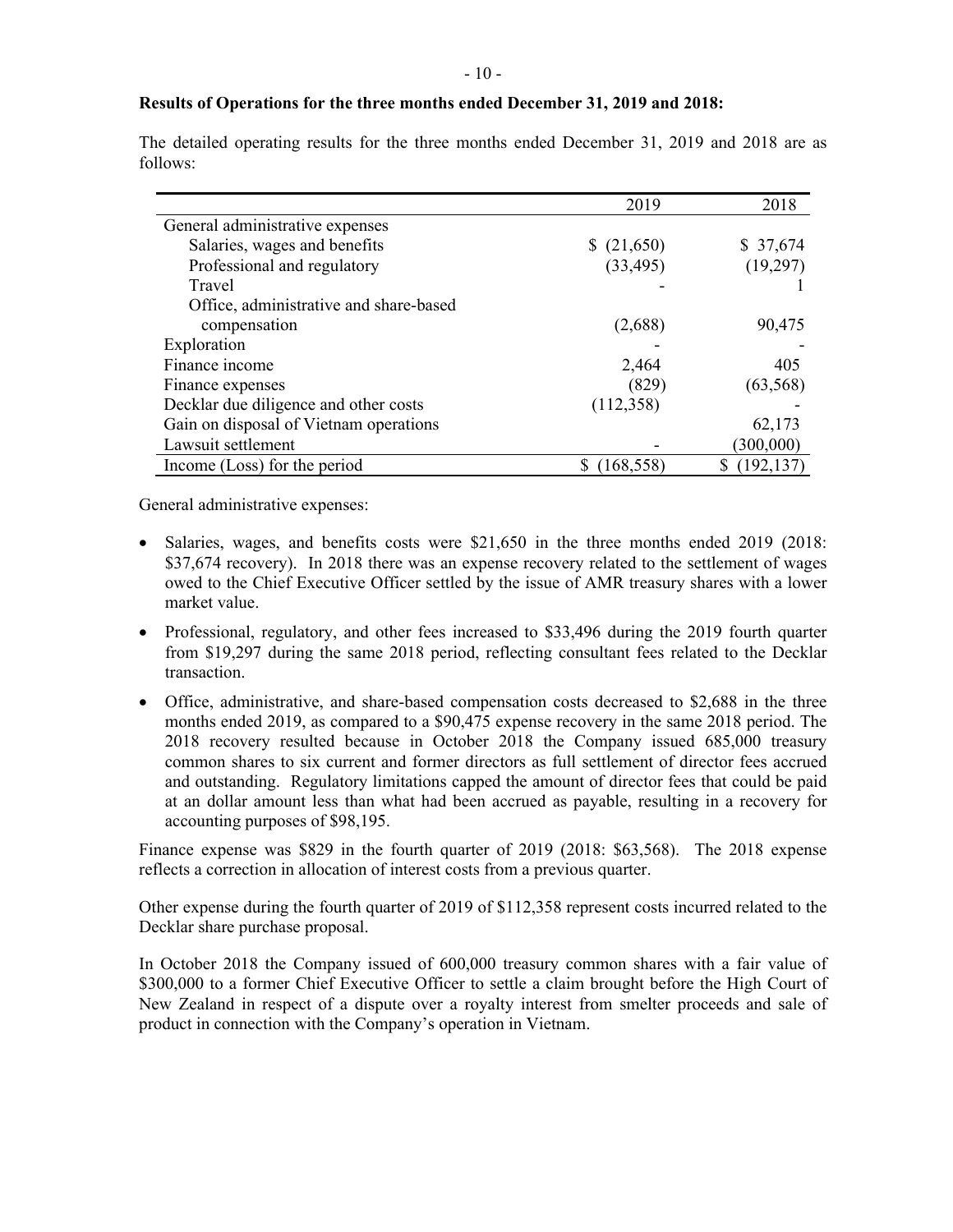### **SIGNIFICANT ACCOUNTING POLICIES AND ESTIMATES**

In the application of the group's accounting policies, which are described in Note 3 of the notes to the consolidated financial statements, management is required to make judgments, estimates, and assumptions about carrying values of assets and liabilities that are not readily apparent from other sources. The estimates and associated assumptions are based on historical experience and various other factors that are believed to be reasonable under the circumstances, the results of which form the basis of making the judgments. Actual results may differ from these estimates.

The estimates and underlying assumptions are reviewed on an ongoing basis. Revisions to accounting estimates are recognized in the period in which the estimate is revised if the revision affects only that period or in the period of the revision and future periods if the revision affects both current and future periods.

The following are the critical judgments that management has made in the process of applying the group's accounting policies and that have the most significant effect on the amounts recognized in the Financial Statements:

#### **Basis of presentation and functional currency**

The financial statements of the Company have been prepared in accordance with International Financial Reporting Standards ("IFRS") as issued by the International Accounting Standards Board ("IASB"). The financial statements until June 30, 2018 include the accounts of the Company's wholly owned subsidiaries, AMR Nickel and Asian Nickel Exploration Limited, and its 90% owned BPNM joint venture, which was fully consolidated. The Company's presentation currency is Canadian dollars. The functional currency of AMR is the Canadian dollar. The functional currency of its former subsidiaries AMR Nickel Limited and Asian Nickel Exploration Limited was the Canadian dollar, while the U.S dollar was the functional currency of its subsidiary BPNM.

#### **Going Concern**

As at December 31, 2019, the Company had cash and cash equivalents of \$439,045 and working capital of \$368,443

The Company has not recorded revenues from operations, has no source of operating cash flow and no assurance that additional funding will be available. These factors indicate the existence of an uncertainty that may cast significant doubt about the Company's ability to continue as a going concern. There can be no assurance that the Company will be able to obtain requisite financing in the future and, if realized, such financing might not be favourable to the Company and might involve substantial dilution to existing shareholders. Should the Company not be able to continue as a going concern, adjustments to the carrying values and classification of its assets and liabilities would be required.

Early in September 2019 the Company i) completed a non-brokered private placement of 8,533,333 units at a price \$0.075 per unit, for aggregate gross proceeds of \$640,000 and ii) issued 4,800,000 units at \$0.075 per unit in connection with \$360,000 of investment advances received in late 2018. Each unit consisted of one common share of the Company, and one common share purchase warrant entitling the holder to acquire one common share at a price of \$0.10 per common share for 24 months. Proceeds will be used to settle outstanding debts and to investigate new business opportunities. The Company will need further financing to support any exploration/development activities it wishes to pursue. There is no guarantee that such financing can be found or that if found, it would not result in dilution to current shareholders.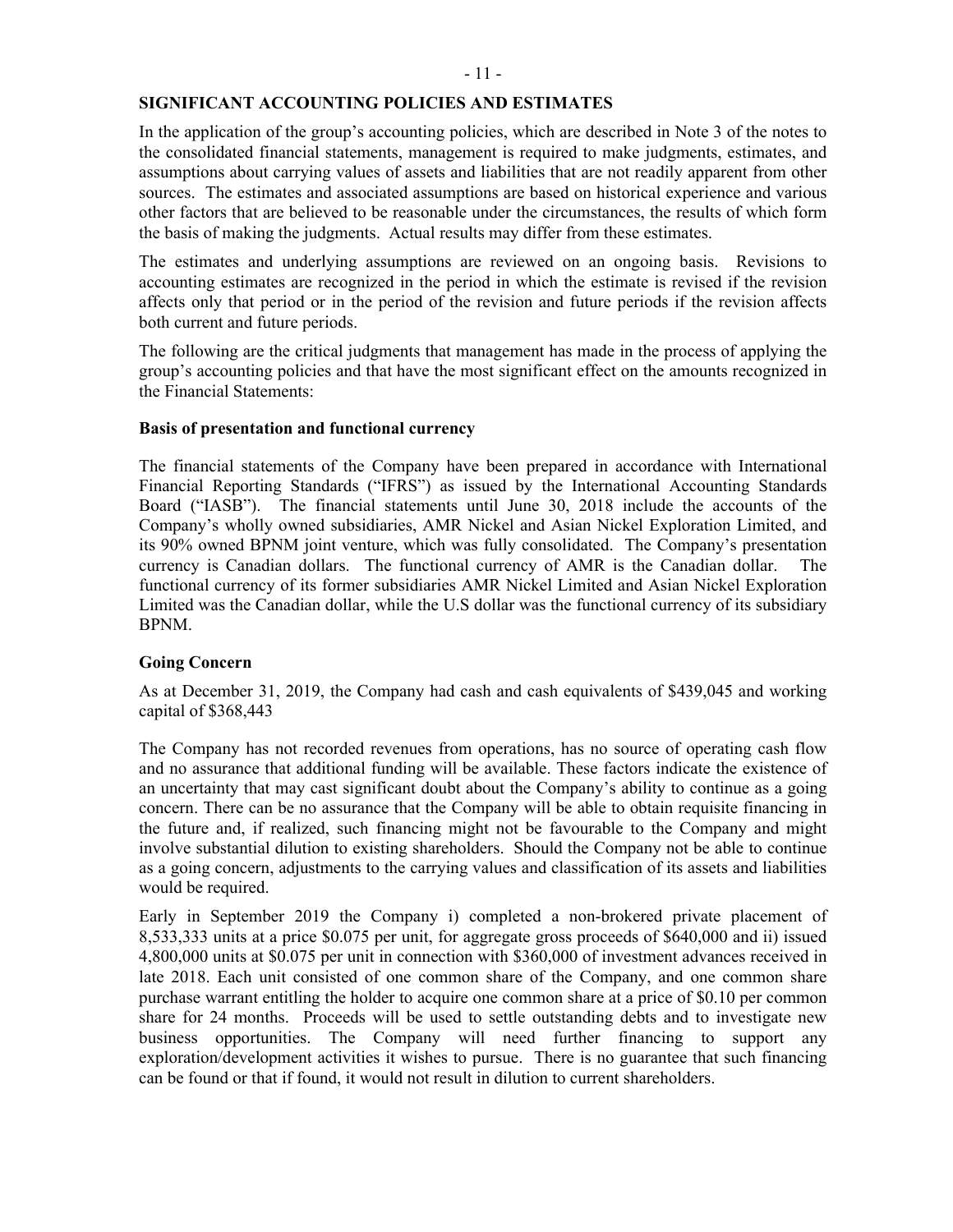On November 20, 2019 the Company announced that it has entered into an agreement to acquire all the issued and outstanding shares of Decklar Petroleum Limited. The acquisition will be paid for by issuing up to 30,000,000 common shares of the Company and is subject to certain customary conditions, including the exercise of at least 10,000,000 of the 13,333,333 outstanding common share purchase warrants of the Company. The warrants are exercisable at \$0.10 and would bring \$1,000,000 of cash to treasury.

The business of mining and exploring for minerals and oil involves a high degree of risk and there can be no assurance that current operations, including explorations programs, will result in profitable mining or oil operations. The recoverability of the carrying value of exploration and development properties and the Company's continued existence is dependent upon the preservation of its interest in the underlying properties, the discovery of economically recoverable reserves, the achievement of profitable operations, the ability of the Company to raise additional financing, if necessary, or alternatively upon the Company's ability to dispose of its interest on an advantageous basis. Changes in future conditions could require write-downs of the carrying values.

#### **Ore reserve estimates**

Estimates of recoverable quantities of reserves include assumptions on commodity prices, exchange rates, discount rates, and production costs for future cash flows. It also involves assessment and judgment of difficult geological models. The economic, geological, and technical factors used to estimate ore reserves may change from period to period. Changes in ore reserves affect the carrying values of mine properties, property, plant, and equipment and the provision for rehabilitation assets. Ore reserves are integral to expenses charged to the Consolidated Statement of Operations and Comprehensive Loss.

#### **Share-based compensation**

The Company has a share option plan, under which the fair value of all share-based awards is estimated using the Black-Scholes Option-Pricing Model at the grant date and amortized over the vesting periods. An individual is classified as an employee when the individual is an employee for legal or tax purposes or provides services similar to those performed by a direct employee, including directors of the Company. Share-based payments to non-employees are measured at the fair value of the goods or services received or the fair value of the equity instruments issued if it is determined the fair value of the goods or services cannot be reliably measured and are recorded at the date the goods or services are received. The amount recognized as an expense is adjusted to reflect the number of awards expected to vest.

Upon the exercise of the share purchase options, consideration paid together with the amount previously recognized in the share-based payment reserve is recorded as an increase to capital. Charges for share purchase options that are forfeited before vesting are reversed from the sharebased payments reserves. For those share purchase options that expire or are forfeited after vesting, the amount previously recorded in share-based payments reserve is transferred to deficit.

During the 2019 year, the Company recognized no share-based compensation expense related to share options, compared with \$109,045 expensed during 2018.

#### **Off-Balance Sheet Arrangements**

The Company does not have any off-balance sheet arrangements at December 31, 2019.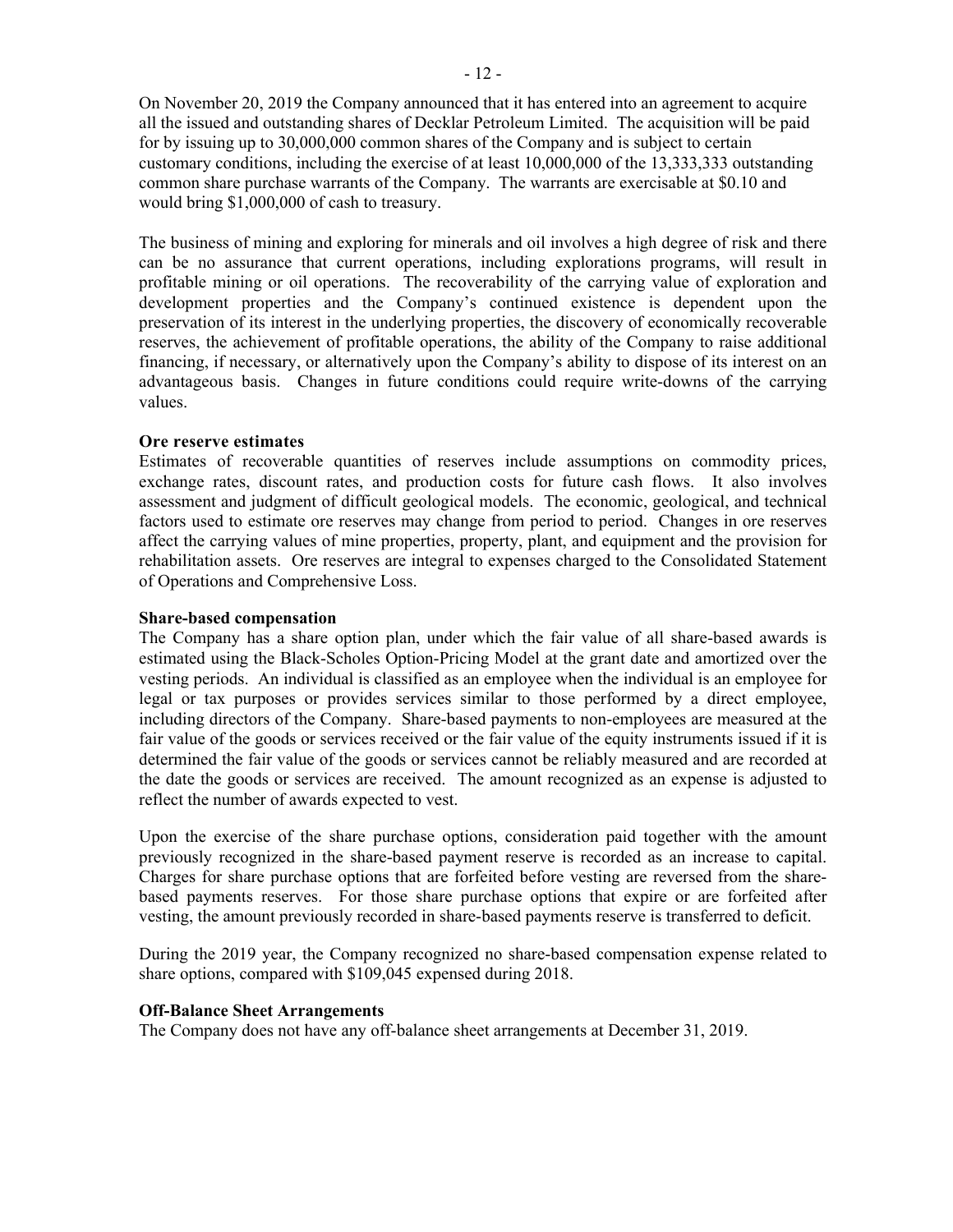#### **Changes in accounting standards**

Recent changes in accounting standards include:

IFRS *Leases* - The Company adopted IFRS 16 *Leases* ("IFRS 16") on January 1, 2019, which replaced the previous lease standard, IAS 17 *Leases*. The new standard effectively eliminates the distinction between operating and finance leases for lessees, while lessor accounting remains largely unchanged with the distinction between operating and finance leases retained. This standard had no impact on the Company's financial statements.

## **TRANSACTIONS WITH RELATED PARTIES**

#### **Directors**

The Company recognized no directors' fees in 2019 or 2018.

#### **Key management**

Salary expense incurred and accrued to key management persons during year ended December 31, 2019 totalled \$83,817 (2018: \$202,780).

#### **Disposal of Vietnam operation**

In 2018 the Ban Phuc Mine was sold to Ta Khoa Mining Limited, owned by the Company's longstanding in-country senior manager.

#### **Pala Investment Limited**

During 2012, Pala Investment Limited ("Pala") became a controlling shareholder of the Company.

In October, 2018, \$886,974 was payable to Pala related to advisory services, secondment of personnel, and re-imbursement of travel expenses, and \$834,032 was payable related to promissory notes and accrued interest. The promissory notes had been extended to AMR early in 2018, in order to fund redundancy costs in Vietnam and other outstanding liabilities. Pala accepted 3,442,012 common shares of the Company as complete payment for these outstanding liabilities.

On June 11, 2019 Pala sold 4,447,947 shares of the Company, such that as of December 31, 2019 Pala owned less than 10% of the Company's shares outstanding.

### **RISK FACTORS**

Given the nature of its business, the operations of the Company are subject to a number of risks, including the following, any one or all of which could have a material adverse effect on the Company and its business:

### **Additional funding requirements**

Proceeds from the September 2019 private placement will be used to settle outstanding debts and to investigate new business opportunities. It is expected that this financing will be sufficient to cover ongoing administrative costs in excess of 12 months. Should the Company undertake exploration/development activities, AMR may require additional cash injections. There can be no assurance that the Company will be able to find the required funding or that it could do so at terms favourable to the Company. Failure to obtain sufficient financing could force the Company into reorganization, bankruptcy, or insolvency proceedings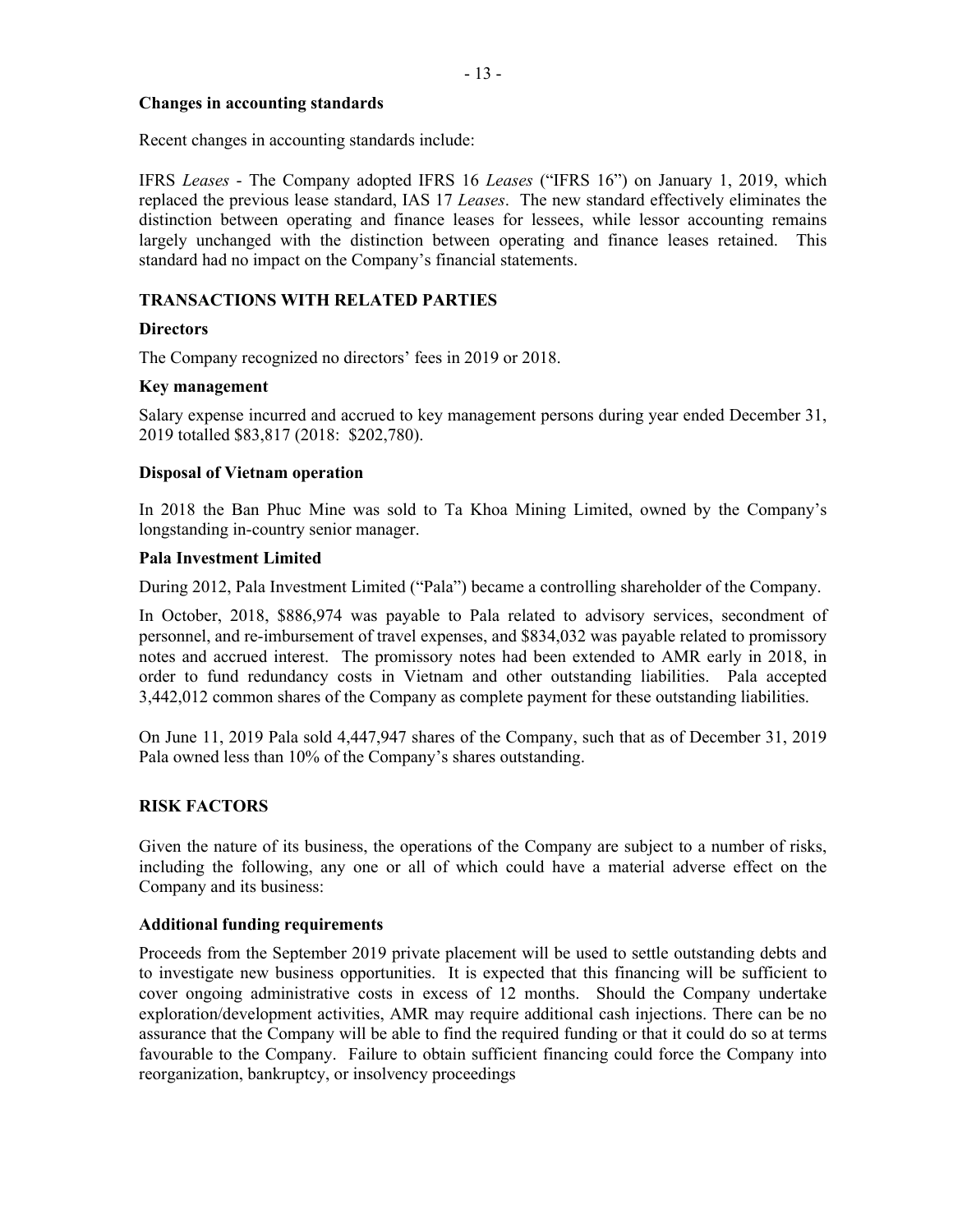Sales of substantial amounts of the Common Shares, or the availability of such Common Shares for sale, could adversely affect the prevailing market prices for the Company's securities. A decline in the market prices of the Company's securities could impair its ability to raise additional capital through the sale of new Common Shares should the Company desire to do so.

AMR may incur substantial costs in pursuing future capital requirements, including investment banking fees, legal fees, accounting fees, securities law compliance fees, printing and distribution expenses and other costs. The ability to obtain needed financing may be impaired by such factors as the capital markets, and/or the loss of key management personnel.

#### **Certain directors and officers may have conflicts of interest**

Certain of the directors and officers of AMR are engaged in, and will continue to engage in, other business activities on their own behalf and on behalf of other companies, including activities involving mining and mineral exploration, and, as a result of these and other activities, such directors and officers of AMR may become subject to conflicts of interest. The BCBCA provides that in the event that a director has an interest in a contract or proposed contract or agreement, the director shall disclose his interest in such contract or agreement and shall refrain from voting on any matter in respect of such contract or agreement unless otherwise provided under the BCBCA. To the extent that conflicts of interest arise, such conflicts will be resolved in accordance with the provisions of the BCBCA.

#### **Illiquid market for AMR's securities**

AMR shares are highly illiquid and cannot be easily sold in the market without significant risk of a loss in value. There can be no assurance that an active market for AMR's securities will develop. In addition, the market price of the securities of AMR at any given point in time may not accurately reflect the long-term value of AMR. Furthermore, responding to any events or circumstances resulting from the risk factors described herein could result in substantial costs and divert management's attention and resources.

### **Resource industry**

The exploration for and development of mineral deposits and oil involves significant risks, which even a combination of careful evaluation, experience, and knowledge may not eliminate. While the discovery of a mineral deposit / oil wells may result in substantial rewards, few properties that are explored are ultimately developed into successful operations. Major expenses may be required to locate and establish mineral / oil reserves, to develop operational processes, and to construct facilities at a particular site. It is impossible to ensure that the activities currently planned by the Company will result in profitable commercial mining or oil operations. Whether a mineral deposit or oil well will be commercially viable depends on a number of factors, some of which are: the particular attributes of the deposit, such as size, grade, and proximity to infrastructure; metal and oil prices, which are highly cyclical; and government regulations, including regulations relating to prices, taxes, royalties, land tenure, land use, importing and exporting of minerals, and environmental protection. The exact effect of these factors cannot accurately be predicted, but in combination they could result in the Company not receiving an adequate return on invested capital.

The Company's activities are subject to all the hazards and risks normally encountered in the exploration for, and development and production of minerals and oil, including unusual and unexpected geologic formations, seismic activity, rock bursts, cave-ins, flooding, and other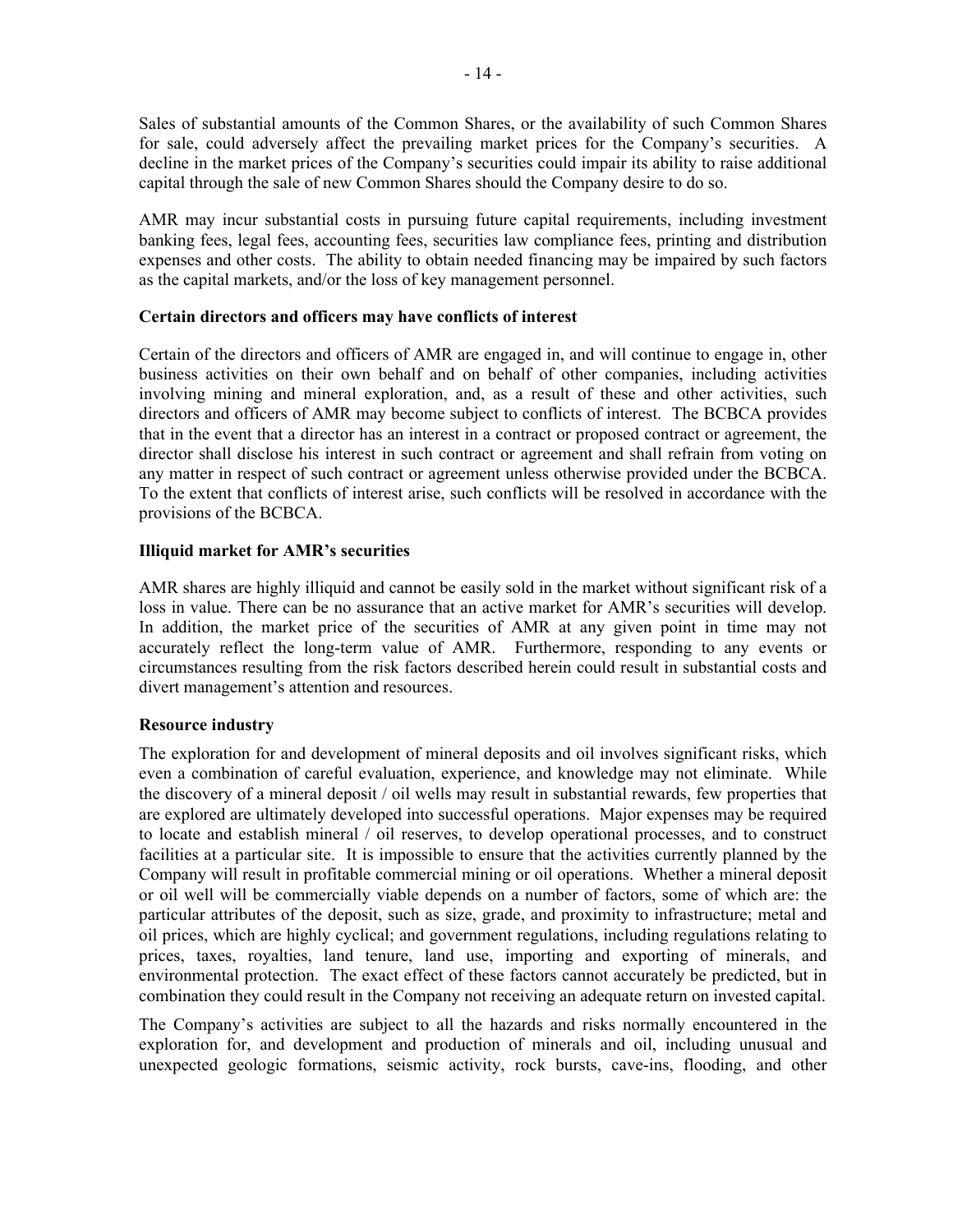conditions involved in the drilling and removal of material, any of which could result in damage to, or destruction of, mines and other producing facilities, damage to life or property, environmental damage, and possible legal liability. Milling operations are subject to hazards such as equipment failure or failure of retaining dams around tailings disposal areas, which may result in environmental pollution and consequent liability.

### **Competition**

The resource business is competitive in all of its phases. The Company competes with numerous other companies and individuals, including competitors with greater financial, technical, and other resources than the Company, in the search for and the acquisition of attractive mineral properties. The Company's ability to acquire properties in the future will depend not only on its ability to develop the Project, but also in its ability to select and acquire other suitable producing properties or prospects for mineral exploration or development. There can be no assurance that the Company will be able to compete successfully with others in acquiring such properties or prospects.

#### **Insurance and uninsured risks**

The Company's business is subject to a number of risks and hazards generally, including adverse environmental conditions, industrial accidents, labour disputes, unusual or unexpected geological conditions, ground or slope failures, cave-ins, changes in the regulatory environment, and natural phenomena such as inclement weather conditions, floods, and earthquakes. Such occurrences could result in damage to its mineral properties or production facilities, personal injury or death, environmental damage to the Company's properties or the properties of others, delays in development or mining, monetary losses, and possible legal liability.

#### **Government regulation**

The Company's exploration, development and operating activities are subject to various laws governing prospecting, mining, development, production, taxes, labour standards and occupational health, mine safety, toxic substances, land use, water use, land claims of local residents, and other matters. Although the Company's planned activities will be carried out in accordance with all applicable rules and regulations, there can be no assurance that new rules and regulations will not be enacted or that existing rules and regulations will not be applied in a manner which could limit or curtail such planned activities with materially adverse impacts on financial performance and profitability.

The mineral rights and interests of the Company are subject to obtaining government approvals, licences and permits, land clearance being completed, and land use rights being obtained. Such approvals, licences and permits, and the completion of land clearance and obtaining of land use rights are, as a practical matter, subject to the discretion of the government or governmental officials. No assurance can be given that the Company will be successful in obtaining or maintaining any or all of the various approvals, licences, and permits in full force and effect without modification or revocation. To the extent such approvals are required and not obtained, the Company may be curtailed or prohibited from continuing or proceeding with planned activities.

Failure to comply with applicable laws, regulations, and permitting requirements may result in enforcement actions thereunder, including orders issued by regulatory or judicial authorities causing operations to cease or be curtailed, and may include corrective measures requiring capital expenditures, installation of additional equipment, or remedial actions. Parties engaged in mining operations or in the exploration or development of mineral properties may be required to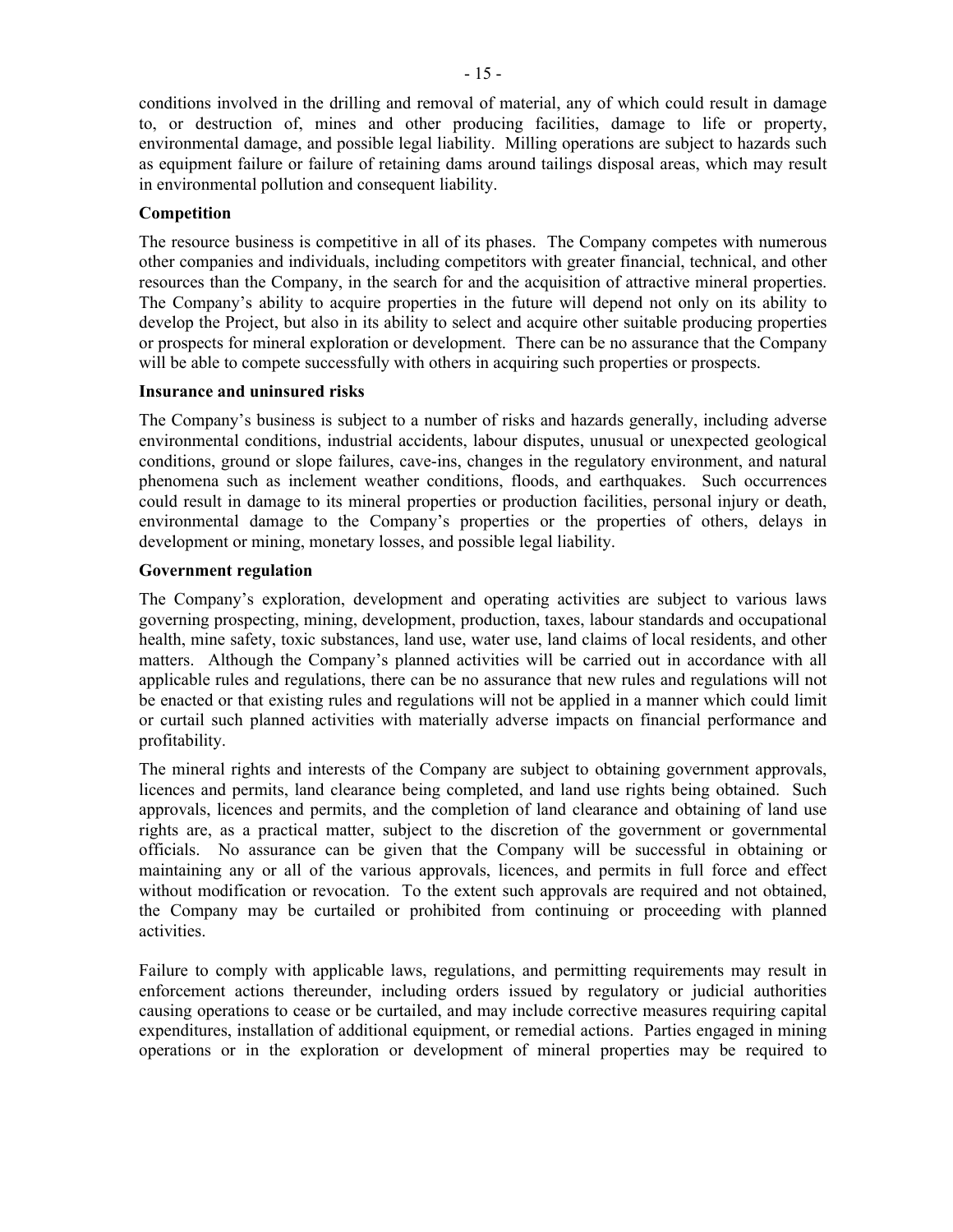compensate those suffering loss or damage by reason of the mining activities and may have civil or criminal fines or penalties imposed for violations of applicable laws or regulations.

Application of or amendments to current laws and regulations governing operations or more stringent implementation thereof could have a substantial adverse impact on the Company and cause increases in exploration expenses, capital expenditures, or production costs or reduction in levels of production at producing properties or require abandonment or delays in development of new mineral properties.

### **Personnel**

The Company is dependent on obtaining and retaining the services of management and skilled personnel. Failure to obtain such services or the loss of them could have a material adverse effect on the Company's operations. There can be no assurance that the required personnel will be available on suitable terms.

### **Enforceability of civil liabilities**

Certain of the Company's directors and officers reside outside Canada. Substantially all of the assets of such persons are, and substantially all of the assets of the Company are, located outside Canada. It may not be possible for investors to effect service of process within Canada upon such persons, and it may also not be possible to enforce against the Company and/or such persons judgments obtained in Canadian courts predicated upon the civil liability provisions of applicable securities laws in Canada.

### **Litigation risk**

All industries, including the resource industry, are subject to legal claims, with and without merit. The Company may be involved from time to time in various routine legal proceedings, which include labour matters such as unfair termination claims, supplier matters, and property issues incidental to its business. Defence and settlement costs can be substantial, even with respect to claims that have no merit. Due to the inherent uncertainty of the litigation process, the resolution of any particular legal proceeding could have a material effect on financial position and results of operations.

### **The market price for Common Shares cannot be assured**

The market price of a publicly traded stock is affected by many variables, some of which are not directly related to the success of AMR. In recent years, the securities markets have experienced a high level of price and volume volatility, and the market price of securities of many companies, particularly those considered to be junior companies, has experienced wide fluctuations which have not necessarily been related to the operating performance, underlying asset values, or prospects of such companies. There can be no assurance that such fluctuations will not affect the price of AMR's securities in the future.

### **FINANCIAL INSTRUMENTS**

At December 31, 2019, the Company's financial instruments consist of cash and cash equivalents, accounts receivable, trade payables and accrued liabilities, and short-term loans. The fair values of these financial instruments are not materially different from their carrying values.